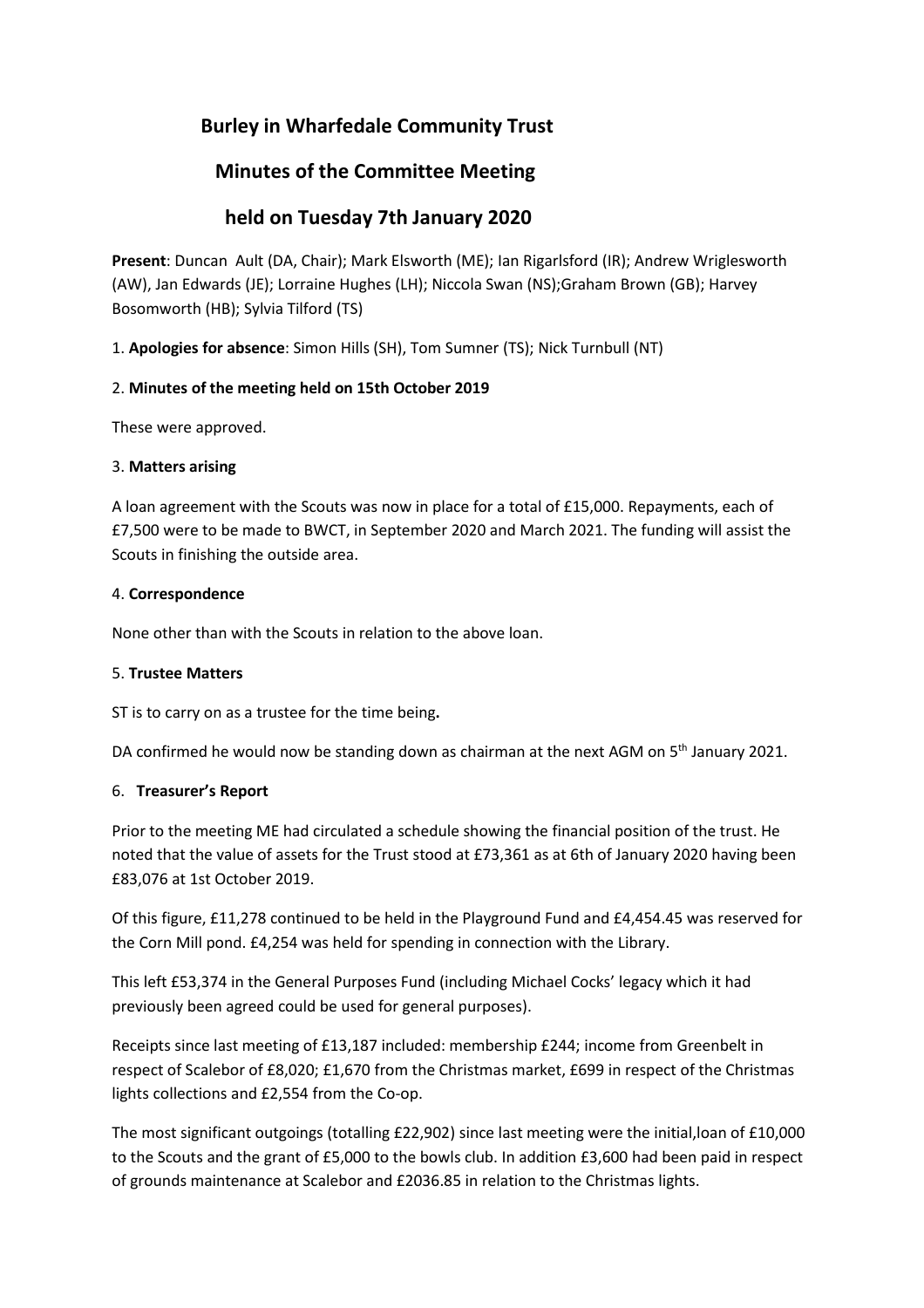Although outgoings had on the face of it significantly exceeded income for the relevant period it was noted that £10,000 of this was a loan that should be repaid so BWCT remained in a strong financial position.

There was a discussion about the policy in relation to the minimum balance to be held in general funds. This was currently £10,000 and it was agreed this should be reviewed.

## **7 Funding progress and requests**

- (a) Scouts this matter had been covered above
- (b) Bowls club donation referred to in Treasurers report.

(c) Community meal initiative - Robert Savile attended the meeting and explained the origin of this which had been the Love Burley 2016 Festival. Initial funding had come from a local building company. The event had grown to service/provide a community meal for 60 or more people of all ages. This included a Christmas event. Funding was needed to continue the program and to expand it further. It was agreed that BWCT would provide an initial £500 and may consider further support depending on whether Robert was successful in asking Burley Parish Council to also contribute.

## **8. Possible future projects and priorities**

The list compiled at the May meeting was reviewed;

- a sum of £4,254 or so was still available for furniture for the library. Co-op monies may also be destined/needed for the support of the ongoing running costs (utilities/rates etc) of the Library.
- The toilet block is to be reroofed. The building is used for storage of the Christmas lights. BPC is to meet the cost and TS will oversee.
- Ilkley Grammar School were interested in assisting in relation to the design of the notice boards. Information on possible designs to be circulated following the meeting.
- The skate park. There was nothing specific to report at the meeting but JE agreed to set up a project team. The park is owned by Bradford City Council though responsibility for it lies with Burley Parish Council. Burley Parish Council can recover VAT. So a joint venture arrangement between BWCT and BPC may make sense financially. The park does however need a complete revamp so the cost is likely to be significant.
- Roundhouse Garden. It was hoped that some funding might be forthcoming from the Burley Festival. £500 of funding had been secured from Burley Gardeners. BPC had agreed to fund the new guttering for the Roundhouse (which will be done at the same time as the re-guttering of the toilet block, in late April). TS will oversee.
- Men's Sheds. It was noted that a project was underway in Menston and agreed to defer any initiative in Burley for now.
- Water Fountain in Grange Park. The costs and complications of this were discussed. Noted that a water supply is to be put into the Pavilion.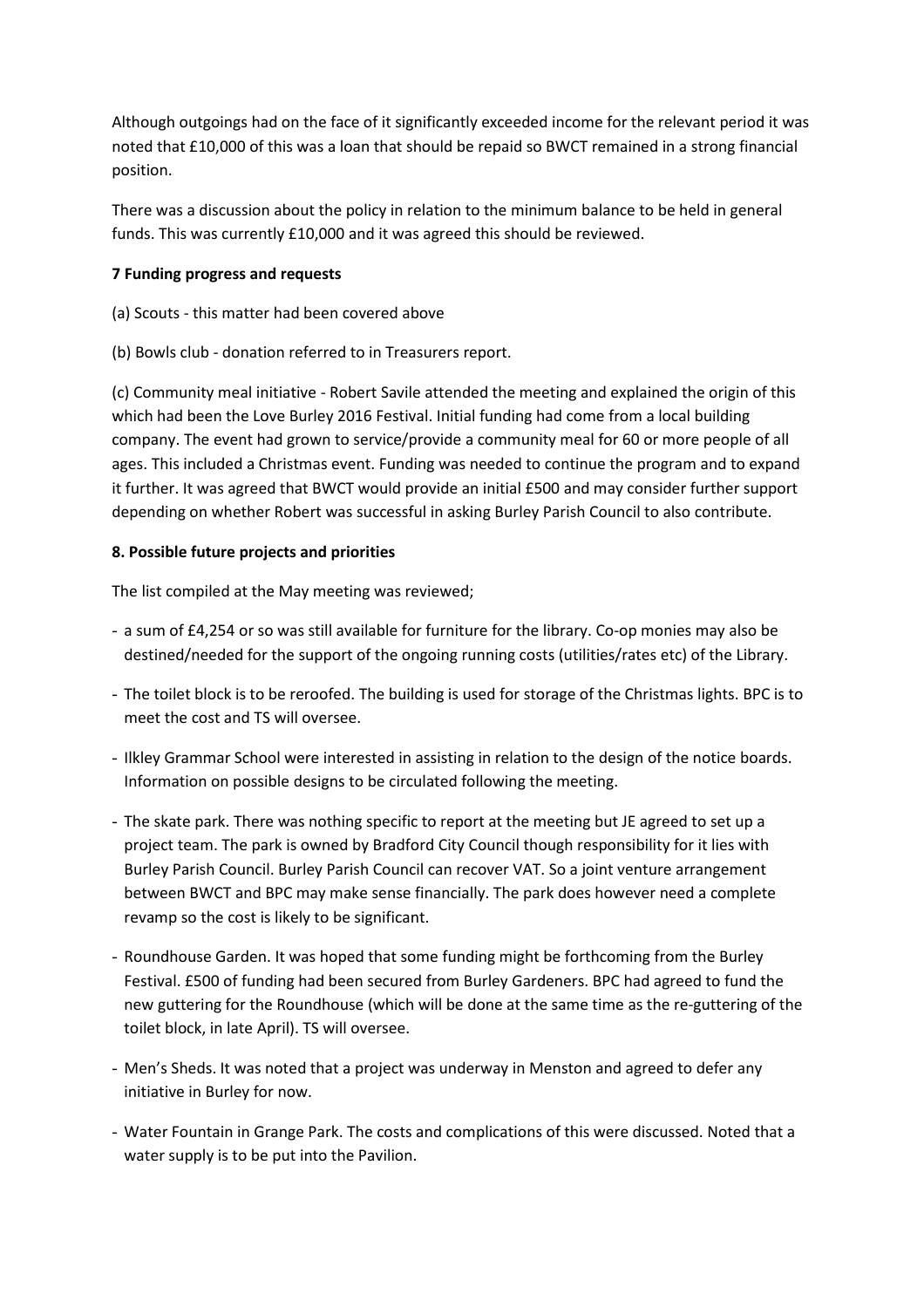#### **9. Scalebor Park**

**New lease on Pavilion: The** new agreement with the Football club has been signed and commenced in October 2019. The agreement is for 7 years at £1,400pa with a review after 5 years.

Service agreement with Greenbelt: DA reported that following a change of personnel at Greenbelt, he was optimistic that progress on a new 5 year agreement should be made.

Maintenance and drainage: the pavilion will be pained this year and some repairs were needed following vandalism to the building and the defibrillator case. The ground maintenance was going well. HGM were happy with current arrangements.

New access path to playground: there were ongoing discussions with Greenbelt on this.

Parking: this was now working well.

## **10. Youth provision proposals**

LH updated those present as follows;

The youth club for 11-14yr olds continues to go well, with average attendances of between 6 and 25 young people per event.

Efforts continue in relation to provision for the 14-18yr group in conjunction with Paul Hepworth, a former police superintendent who is now based at Ilkley Grammar school where an 'achievement centre' is to be refurbished with funding of part from the Devonshire Estate. There was to be a training event for 8-10 volunteers the following day.

The aim is to set up a similar group for 18-25 year olds but progress was limited at this stage.

LH was thanked once again for her continued efforts in all of this.

# **11. Playground update phase 2**

Two quotes were being examined for provision of a zip wire. One was from a company called Playdale in Ulverston, Cumbria. The overall cost would be around £32,000 to include a proper ground surface and other playground equipment for the 6+ children. The second (comparable) quote was from Streetscape (a previous provider) for £30,000 (which includes groundworks). Both included provision for additional equipment and it made sense financially to do all work at the same time. Otherwise the cost would increase further. There was also a keenness to get on with the project given the time that had already elapsed.

BWCT held around £11,500 in a designated fund and a suggestion was that a further £10,000 be put into the project by BWCT. BPC may be prepared to commit between £2,500/£3,000 which meant there was still a £8,000 shortfall. There was also the possibility of obtaining national lottery funding.

DA indicated he would approach Ilkley Rotary Club to see if they might provide , perhaps up to £5,000 of the shortfall. It was agreed that the lottery funding application should be submitted as soon as possible and the go ahead given once the position in relation to these requests/applications were known (with hopefully positive responses)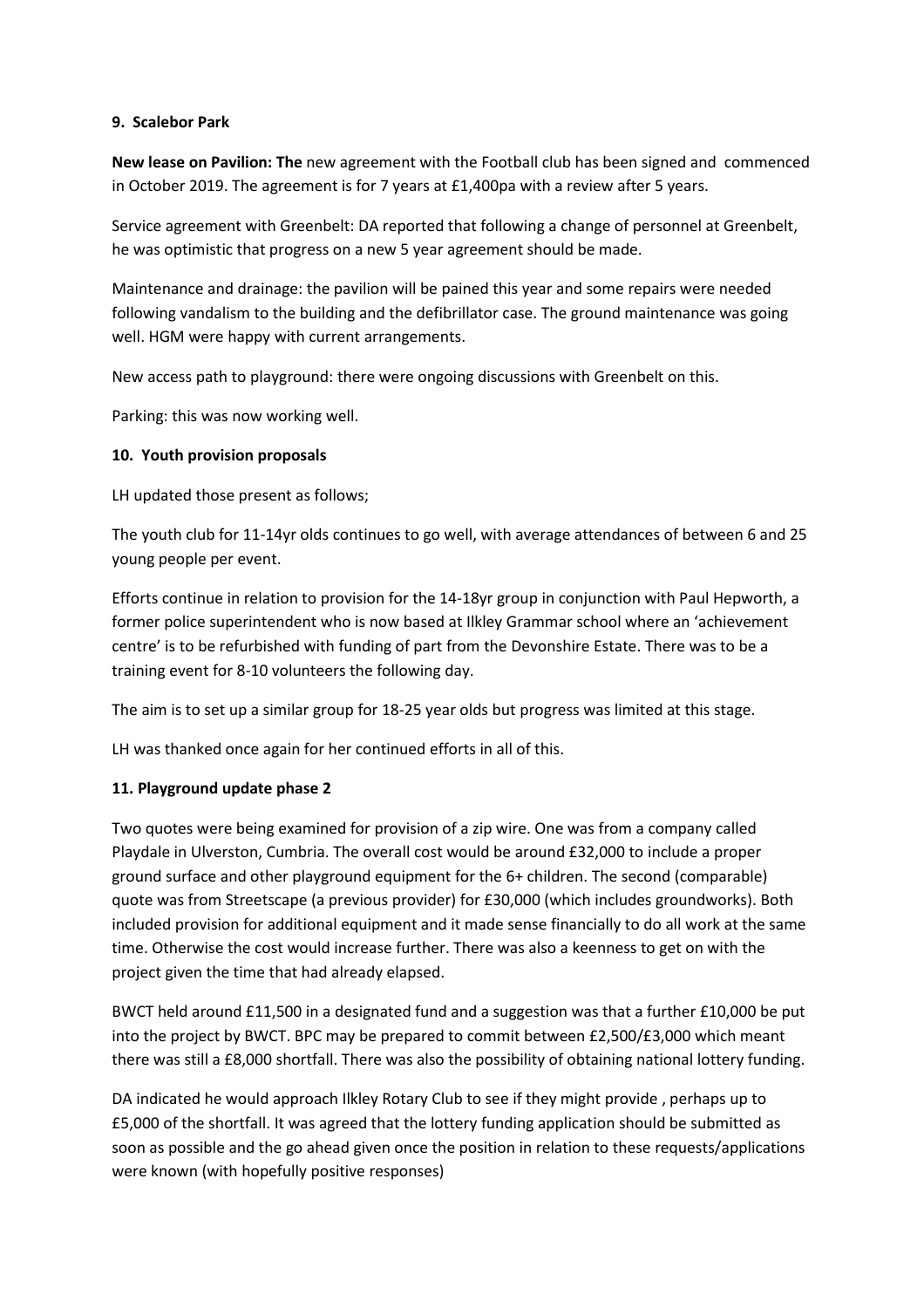# **12. Membership for 2019/20**

The new membership count stands at 925 with well over 450 households signed up. Thanks were recorded to NT for his work on membership over the last 12 months.

#### **13. Marketing: general publicity, especially for membership and events.**

The aim was for Online newsletters to be issued on a quarterly basis (next one in early March).

A new Parish newsletter was being published in March ;

NS continues to add photos and stories on to the Facebook page when available.

## **14. Burley Website**

The changing position in relation to use of social media to disseminate information was discussed. Specific websites were therefore less important except as a repository of useful more permanent information.

Malcolm continues to look at updating the website and providing improved security.

## **15. Christmas Lights and Christmas Market:**

The 2020 date will be 28 November.

Some additional feedback from the 2019 Lights was the damage to the park surface due to the trailing of wires and how to avoid this in 2020 was a point to consider.

#### **16. Duck Race 2020**

The likely date will be the 21 June which is also father's day.

# **17. The Roundhouse : update**

Work on the building was to commence shortly. The weeding would also be attended to on funding being secured.

#### **18. Pudding Tree garden/ Jubilee Garden:**

Nothing to report.

#### **19. Fountain of Life area**

Nothing to report

#### **20. Hanging baskets and tubs**

The baskets are to be repeated in 2020 with TS once again to action.